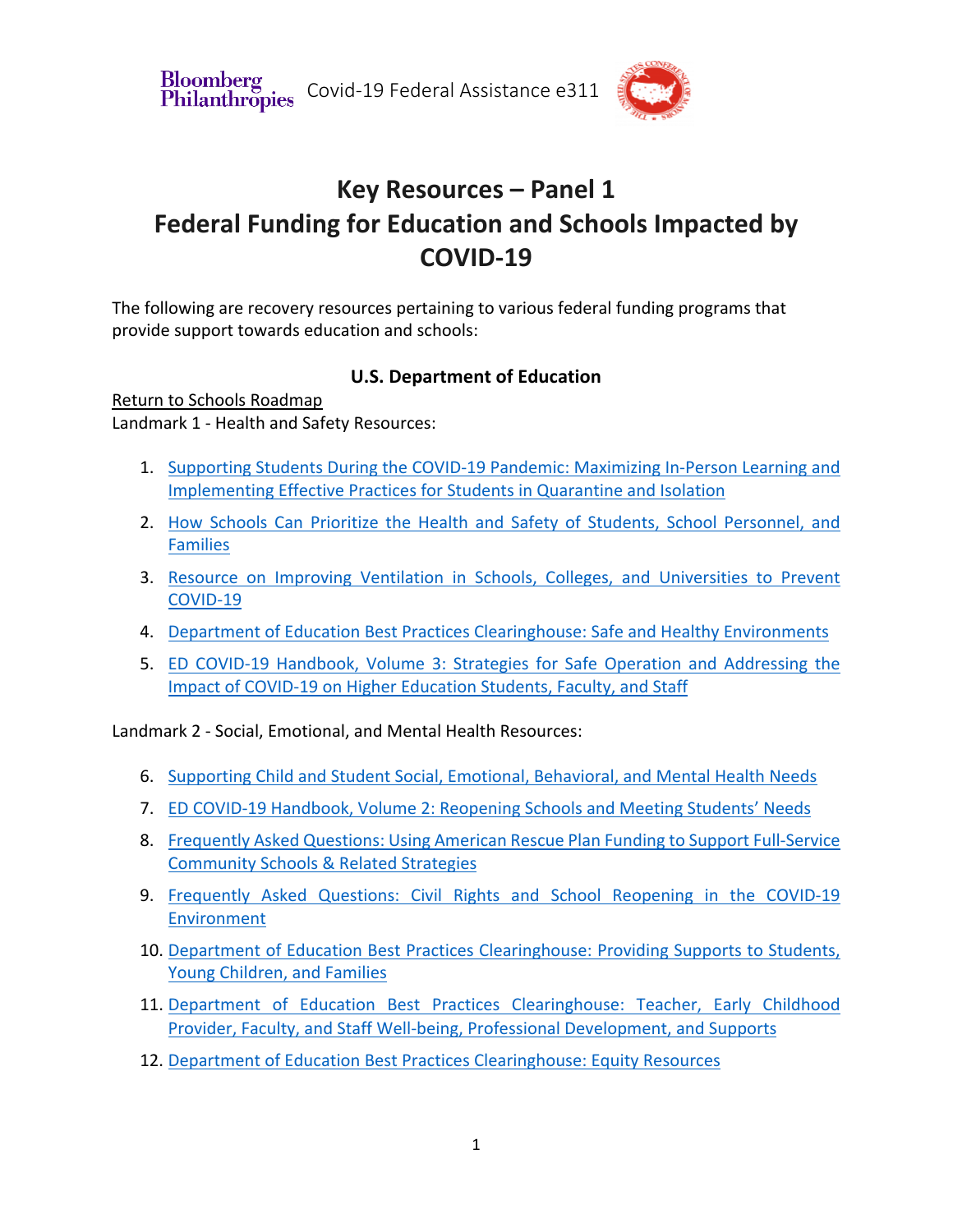13. Resource Guide: Building a Bright Future for All: Success in Early Learning Programs and Elementary School for Immigrant Families

Landmark 3 - Resources for Accelerating Academic Achievement:

- 14. ED COVID-19 Handbook, Volume 2: Reopening Schools and Meeting Students' Needs
- 15. Department of Education Best Practices Clearinghouse: PreK-12 Schools
- 16. Department of Education Best Practices Clearinghouse: Early Childhood
- 17. Department of Education Best Practices Clearinghouse: Colleges and Universities
- 18. Strategies for Using American Rescue Plan Funding to Address the Impact of Lost Instructional Time
- 19. How to Use this Guidance: Strategies for Using American Rescue Plan Funding to Address the Impact of Lost Instructional Time

Additional Resources:

- 20. American Rescue Plan (ARP) Information and Resources Provides additional details about programs funded under the ARP. Including the ARP ESSER Use of Funds Guidance.
- 21. ARP ESSER State Plans: Details how each state is using and plans to use ARP ESSER funds to safely reopen and sustain the safe operation of schools and equitably expand opportunity for students who need it most, particularly those most impacted by the COVID-19 pandemic.
- 22. COVID-19 Resources for Schools, Students, and Families: There are several Department of Education COVID-19 resources available for states, communities, educators, and families. These resources include guidance and policies related to elementary and secondary education, special education, postsecondary education, and other aspects of lifelong learning. The Centers for Disease Control and Prevention (CDC) also continues to provide updated guidance for school settings.

## **Centers for Disease Control and Prevention (CDC)**

Tool Kits:

- 1. School Testing Communication Toolkit: www.cdc.gov/covid19-school-testing
- 2. Toolkit for Responding to COVID-19 Cases in K–12 Schools: https://www.cdc.gov/coronavirus/2019-ncov/community/schools-childcare/k-12 contact-tracing/guide.html
- 3. Fact Sheet: Biden Administration Announces Additional Actions to Increase COVID-19 Screening Testing in Schools and Keep Students Safe | The White House

Funding and Technical Assistance:

4. CDC's Epidemiology and Laboratory Capacity (ELC) cooperative agreement awarded \$10 Billion to 64 state, local, and territorial health departments in April 2021.